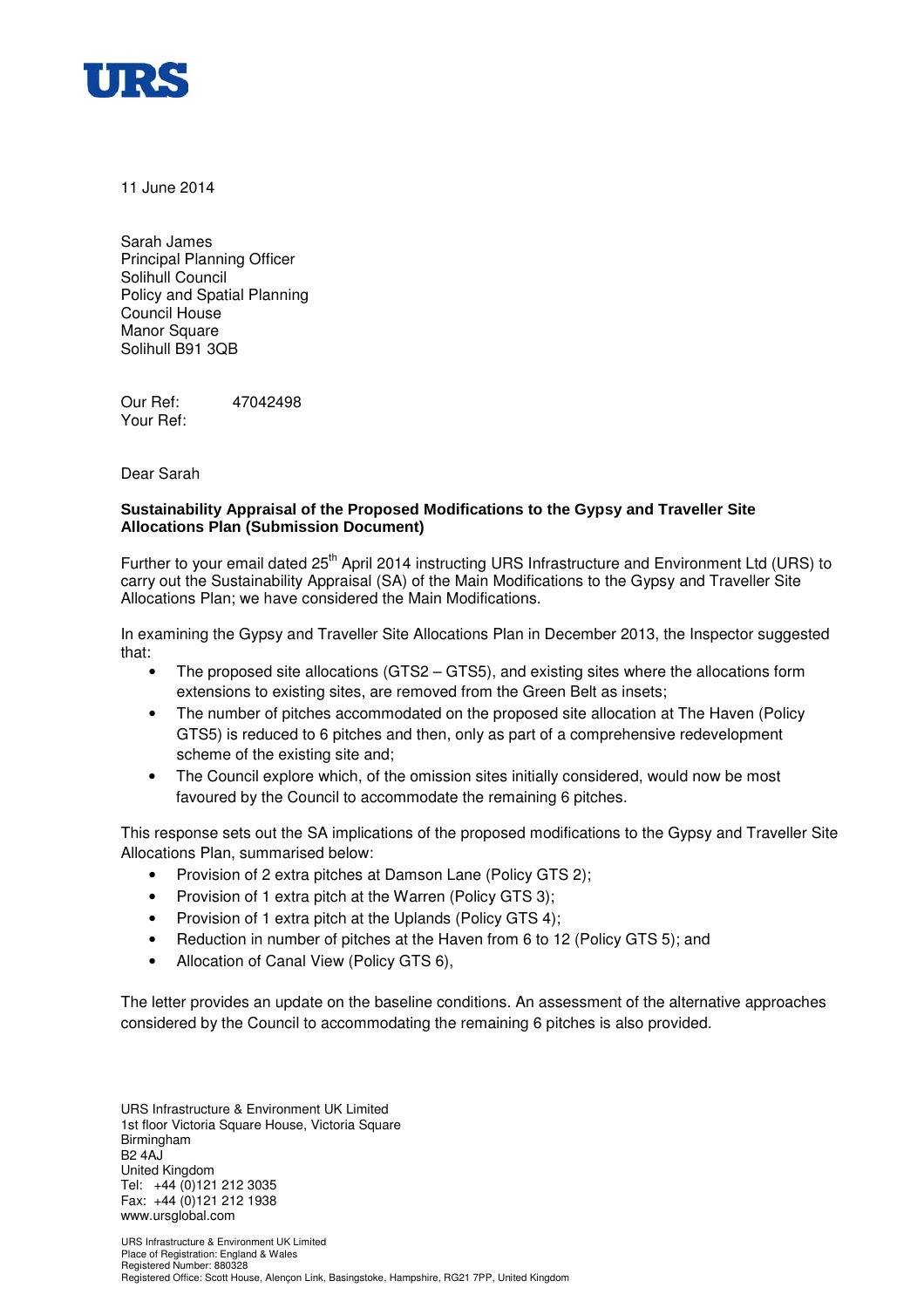Overall, it has been concluded that the Main Modifications together with the changing baseline would result in a slight improvement on six of the SA objectives (4, 9, 11, 13, 15 and 16) as identified in Box 2- 1 of the Sustainability Appraisal Report<sup>1</sup>). The majority of the Main Modifications had no implications or a minor positive or neutral impact on the objectives.

## **Alternatives**

In addressing the Inspector's requirement to reduce the number of pitches at the Haven from twelve to six to provide a reasonable standard of living accommodation for future occupiers, the Council explored the following options:

- Option 1: Allocating a new site (from the omission sites);
- Option 2: Distributing the remaining pitches across the proposed allocated sites (GTS2 4)
- Option 3: Increasing capacity at existing authorised sites to be safeguarded.

At this level of appraisal, there is considerable uncertainty in judging impacts as much depends upon the setting of the sites selected and their layout. Also, the addition of a small number of further pitches to an individual site is often not great enough to give rise to an identifiable significant effect upon the sustainability objectives. Nevertheless, accepting such uncertainties, it is concluded that Options 2 and 3 have the potential to perpetuate existing negative sustainability outcomes due to increasing the number of pitches across the sites. The effects of allocating a new site from the omission sites (Option 1) differ between each of the sites considered. Annex A provides a description of the effects, which are summarised below.

All three Options were considered to have positive effects on Objective 16 housing need.

The Council was unable to identify a viable new candidate site additional to those identified as part of the plan preparation process. Omission sites considered that could accommodate 6 pitches were:

- Land off Salter Street (as this is an extension to an existing family site it wouldn't be available to other families);
- Land at School Road;
- Land at Eaves Green Lane; and
- The Old Civil Service Sports Club.

An assessment of these sites was presented in the Final SA report (see footnote 1 for link). The SA concluded that they performed poorly against the baseline associated with the SA objectives. More specifically, all perform poorly in terms of impact on the Green Belt and visual intrusion into the landscape. Apart from Land off Salter Street, they also perform poorly in terms of accessibility to essential services other than by car and highway safety. There is also evidence of surface water flooding issues on Land off Salter Street and Land at School Road.

Whilst existing sites may perpetuate existing negative sustainability outcomes, some of the sites (including Land off Damson Lane, The Warren, The Uplands and The Haven) perform relatively well against the baseline associated with the SA objectives. More specifically, these sites are well located in terms of the strategic road network, have less impact on landscape character and most perform well in terms of accessibility to essential services (GP surgery and school).

The Council's preferred approach, therefore, incorporated a combination of distributing the remaining pitches across the allocated sites (Option 2) and increasing capacity at existing authorised sites to be safeguarded (Option 3), as sufficient capacity exists at allocated and authorised sites for six new pitches.

#### **Baseline**

-

The Sustainability Appraisal of the Preferred Options DPD (July 2012) examined twelve potential sites with the findings being re-presented as Appendix C in the March 2013 Final SA Report (see footnote 1 for link). Along with Appendix C, the Final SA Report assessed the four recommended sites (GTS2 - Old

<sup>&</sup>lt;sup>1</sup> http://ww2.solihull.gov.uk/Attachments/DPD\_005\_Submission\_Draft\_DPD\_SA.pdf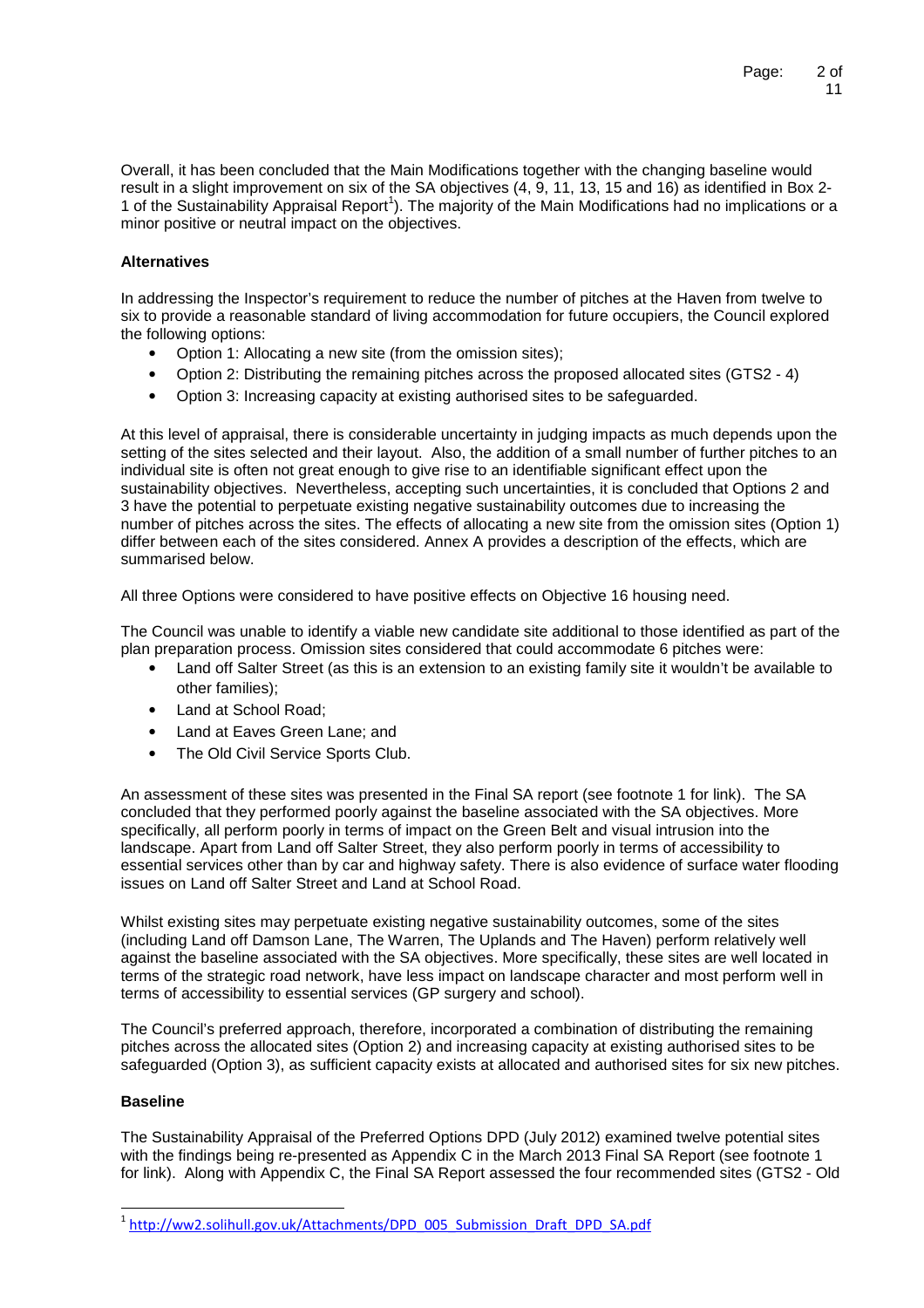Damson Lane; GTS3 – The Warren; GTS4 – The Uplands; and GTS5 – The Haven) in the context of the proposed policy framework.

Since the Sustainability Appraisal in March 2013, the following changes to the baseline circumstances have occurred:

- **Old Damson Lane:** Planning permission was granted in February 2013 for 7 pitches on Area 2 and this permission has been implemented. Planning permission was also granted in November 2013 for 11 pitches on Area 3. The proposed site at Old Damson Lane relates only to Area 3 and as such, only one Old Damson Lane site is now included in the table in Annex B.
- **The Warren:** Planning permission granted for 6 pitches in May 2014 (one more than the proposed allocation).
- **The Uplands:** Planning permission granted in November 2013 for 4 pitches (one more than the proposed allocation).
- **The Haven:** Reduction in proposed pitches from 12 to 6. Proposal is now for total of 31 pitches (addition of 6) with improved layout of whole site into three 'closes' of development.
- **Waste Lane, Balsall Common**: No change, site withdrawn.
- **Old Civil Service Sports Club:** No change. Remains unavailable as being used for ecological mitigation for the runway extension at Birmingham Airport.
- **Eaves Green Lane, Meriden:** Appeal on adjacent site rejected by Secretary of State in November 2013 due to substantial harm to Green Belt and highway safety.
- **The Pleck:** New site boundary. Unauthorised site with 4 pitches. Enforcement notice served, subject to appeal.
- **Adjacent to the Pleck:** No change.
- **Salter Street:** In a recent appeal decision (June 2012) relating to unauthorised development on this site, the Inspector particularly noted the material harm to the openness of the Green Belt and the significant harm to the character and appearance of the area, resulting from the development.
- **Canal View:** Landowner seeks intensification instead of extension to site.
- **School Road, Hockley Health:** No change.

Implications resulting from changes to baseline conditions since the 2013 appraisal are presented in the table below.

| <b>SA implication</b>                                                                                                                                                                                                                                                                                                                                                                                                                                                                                                                                                                                                                                                                                     |
|-----------------------------------------------------------------------------------------------------------------------------------------------------------------------------------------------------------------------------------------------------------------------------------------------------------------------------------------------------------------------------------------------------------------------------------------------------------------------------------------------------------------------------------------------------------------------------------------------------------------------------------------------------------------------------------------------------------|
| • SA Objective $4$ – changes from Major positive to Minor Positive to<br>address an error* in the grading attributed for Old Damson Lane in<br>relation to this SA objective Table 7-4 of the Final SA Report (see<br>footnote 1 for link).                                                                                                                                                                                                                                                                                                                                                                                                                                                               |
| • SA Objective $4$ – changes from <b>Major positive</b> to <b>Minor Positive</b> to<br>address an error* in the grading attributed for The Warren in relation<br>to this SA objective Table 7-4 of the Final SA Report (see footnote 1<br>for link).                                                                                                                                                                                                                                                                                                                                                                                                                                                      |
| • No change to the appraisal (see Table 7-4 of the Final SA Report<br>(see footnote 1 for link)).                                                                                                                                                                                                                                                                                                                                                                                                                                                                                                                                                                                                         |
| • SA Objective 3 – changes from Minor positive to Major negative to<br>address an error* in the grading attributed for The Haven in relation to<br>this SA objective Table 7-4 of the Final SA Report (see footnote 1 for<br>link).<br>• SA Objective $4$ – changes from Major positive to Minor Positive to<br>address an error* in the grading attributed for The Haven in relation to<br>this SA objective Table 7-4 of the Final SA Report (see footnote 1 for<br>link).<br>• SA Objective 14 – pollution changes from Minor positive to Neutral<br>to address an error* in the grading attributed for The Haven in relation<br>to this SA objective in Table 7-4 the Final SA report (see footnote 1 |
|                                                                                                                                                                                                                                                                                                                                                                                                                                                                                                                                                                                                                                                                                                           |

**Table 1-1: Change in Baseline Conditions**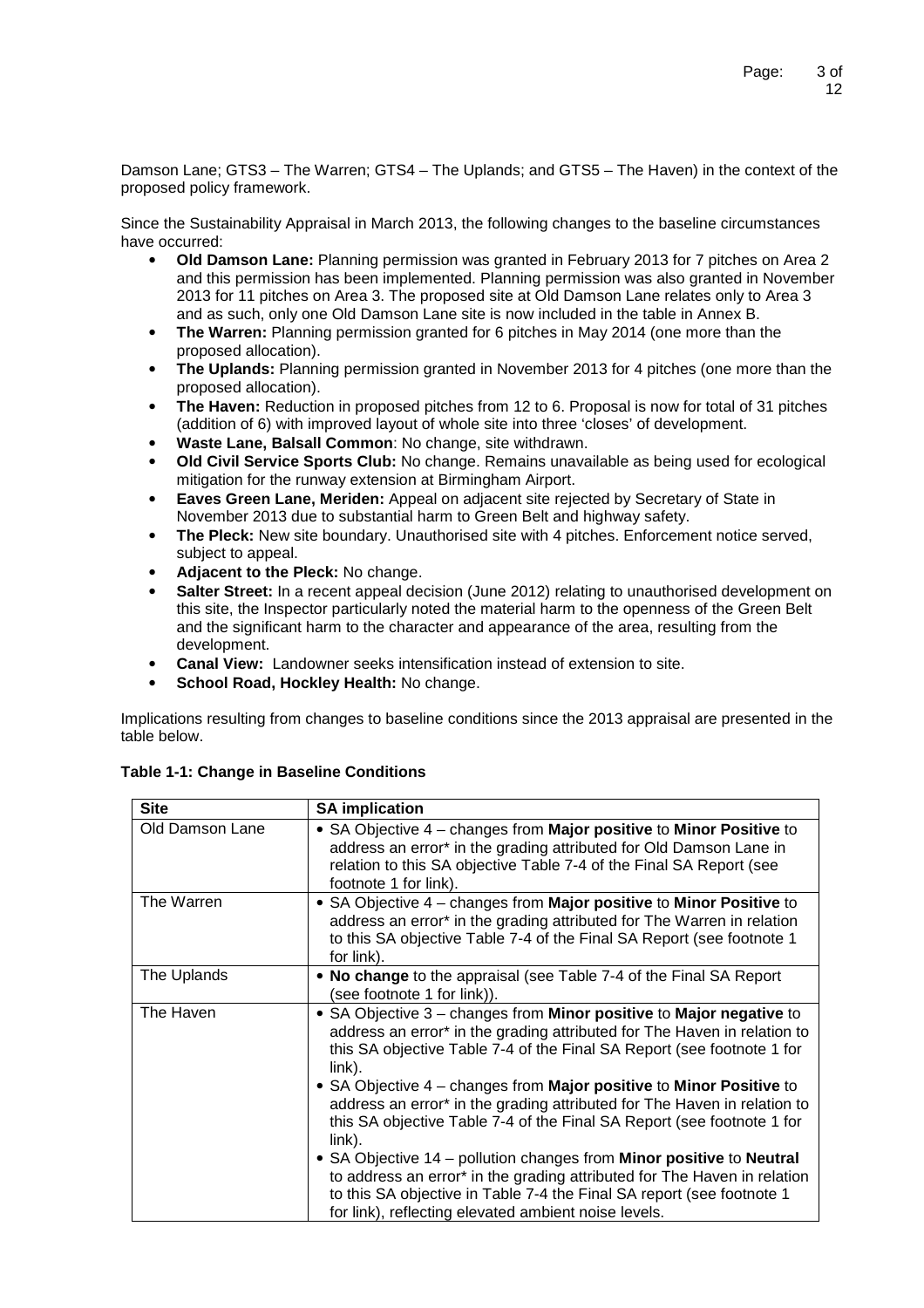| <b>Site</b>                      | <b>SA implication</b>                                                                                                                                                                                                                                                                                                                                                                                                                                                                                                                                                                                                       |
|----------------------------------|-----------------------------------------------------------------------------------------------------------------------------------------------------------------------------------------------------------------------------------------------------------------------------------------------------------------------------------------------------------------------------------------------------------------------------------------------------------------------------------------------------------------------------------------------------------------------------------------------------------------------------|
| Eaves Green Lane                 | • No change to the appraisal (see Appendix C of the Final SA Report).                                                                                                                                                                                                                                                                                                                                                                                                                                                                                                                                                       |
| The Pleck                        | • Unauthorised site. Boundary changed.<br>• SA Objective 14 - pollution changes from Minor positive to Neutral<br>to address an error* in the grading attributed for The Haven in relation<br>to this SA objective (see Appendix C of the Final SA Report),<br>reflecting elevated ambient noise levels.<br>• SA objective 16 - effect changes from Minor negative to Major<br>negative as not allocated within the plan thus increases housing<br>need (n.b. allocation of the site would contribute 4 pitches towards the<br>supply of housing).                                                                          |
| Adjacent to the Pleck            | • SA Objective 14 - pollution changes from Minor positive to Neutral<br>to address an error in the grading attributed for Land adjacent The<br>Pleck in relation to this SA objective (see Appendix C of the Final SA<br>Report), reflecting elevated ambient noise levels.<br>• SA objective 16 – effect changes from Major positive to Neutral due<br>to absence of policy support on the site. Furthermore, the site is not<br>currently in use and the exclusion of land adjacent to the Pleck from<br>the allocated sites would not result in displacement of gypsies and<br>travellers.                               |
| <b>Salter Street</b>             | • A Local Wildlife Site (Brooklin) is situated to the east of the potential<br>LWS (Lodge Paddocks) that adjoins the eastern boundary of the<br>proposed site.<br>• SA objective 10 - landscape changes from Minor positive to Minor<br>negative to reflect the appeal decision, which concluded that<br>significant harm to the character and appearance of the area would<br>be caused as a result of development on the site.                                                                                                                                                                                            |
| <b>Canal View</b>                | • The existing site and adjacent land to the east is a potential LWS<br>(Lodge Paddocks). A Local Wildlife Site (Brooklin) is situated to the<br>south and east of the site.<br>• As extension is no longer proposed, site is now previously developed<br>land and not greenfield.<br>• SA objective 4 - resource efficiency changes from Minor negative to<br>Major positive as development would be contained within the<br>existing brownfield site.<br>• SA objective 13 - built environment changes from Major negative to<br>Minor positive as development would be contained within the<br>existing brownfield site. |
| School Road                      | . No change to the appraisal (see Appendix C of the Final SA Report).                                                                                                                                                                                                                                                                                                                                                                                                                                                                                                                                                       |
| Old Civil Service<br>Sports Club | • No change to the appraisal (see Appendix C of the Final SA Report).                                                                                                                                                                                                                                                                                                                                                                                                                                                                                                                                                       |

\*the errors marked with an asterix in table 1-1 relate to errors in the colour coding used in the Final SA Report (see footnote 1 for link) rather than an error in the technical assessment undertaken.

## **Assessment of Main Modifications**

An assessment of the Main Modifications has concluded that a change has resulted in the assessment for Sustainability Objectives 4, 9, 11, 13, 15 and 16 (see in Box 2-1 of the Final SA Report (see footnote 1 for link)). These revisions are considered in the table below and are based upon each of the Main Modifications since the 2013 SA report. The key changes are:

- **Uplands:** SA Objective 15 Social/Community changes from **Neutral** to **Minor positive**;
- **Canal View:** SA Objective 4 Resource efficiency changes from **Minor negative** to **Major positive**;
- **Canal View:** SA Objective 9 Biodiversity changes from **Major negative** to **Neutral**;
- **Canal View:** SA objective 11 Green Infrastructure changes from **Minor negative** to **Neutral**;
- **Canal View:** SA objective 13 Built Environment changes **Major negative** to **Minor positive**; and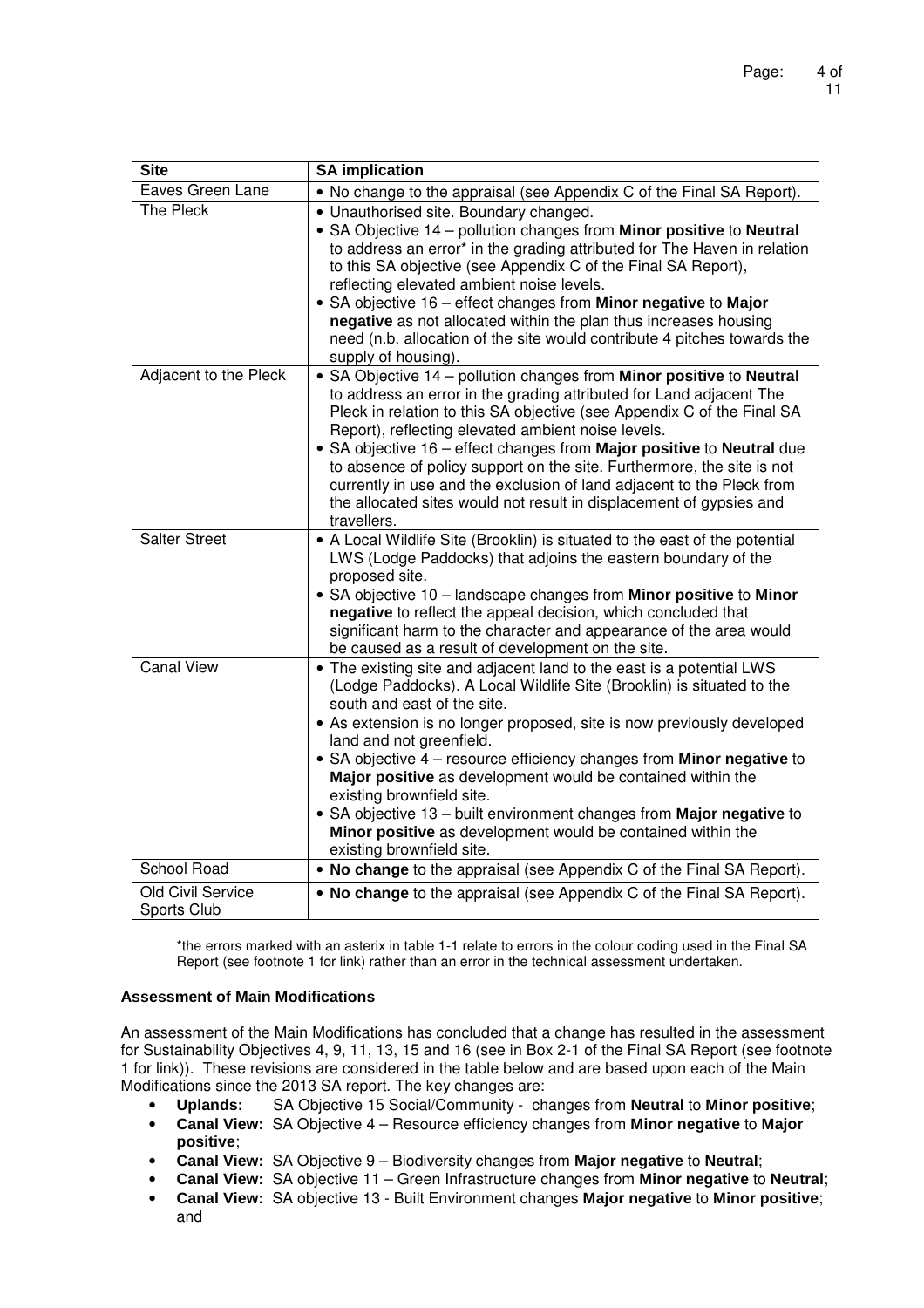• **Canal View:** SA objective 16 – Housing changes from **Neutral** to **Minor positive**.

# **Table 1-2: SA implications of Main Modifications**

| <b>Main</b><br><b>Modification</b><br>Reference<br><b>Number</b> | Summary of changes to the<br>plan                                                                                                                                                                                                                    | <b>SA implication</b>                                                                                                                                                                                                                                                                                                                                                                                                                                                                    |
|------------------------------------------------------------------|------------------------------------------------------------------------------------------------------------------------------------------------------------------------------------------------------------------------------------------------------|------------------------------------------------------------------------------------------------------------------------------------------------------------------------------------------------------------------------------------------------------------------------------------------------------------------------------------------------------------------------------------------------------------------------------------------------------------------------------------------|
| 1                                                                | Clarification on planning policy<br>context to take account of<br><b>National Planning Policy</b><br>Framework.                                                                                                                                      | • No implications.                                                                                                                                                                                                                                                                                                                                                                                                                                                                       |
| $\overline{2}$                                                   | Additional text to reflect<br>Inspectors concerns regarding<br>the consistency of the Council's<br>approach with Policy E of the<br>'Planning Policy for Traveller<br>Sites' to retaining the proposed<br>site allocations within the Green<br>Belt. |                                                                                                                                                                                                                                                                                                                                                                                                                                                                                          |
| 3                                                                | Delete paragraphs 6.2.2 and<br>6.2.3 relating to the provision of<br>transit pitches at Old Damson<br>Lane.                                                                                                                                          | • Changes appraised in letter to SMBC<br>(17 <sup>th</sup> June 2013) relating to<br><b>Sustainability Appraisal of the Proposed</b><br><b>Amendments to the Pre-Submission</b><br>Draft.                                                                                                                                                                                                                                                                                                |
| 4                                                                | Insert new bullet point, which<br>reads "The design includes"<br>measures to promote<br>community safety and social<br>cohesion through measures<br>such as natural surveillance on<br>site."                                                        |                                                                                                                                                                                                                                                                                                                                                                                                                                                                                          |
| 5                                                                | Amendment to paragraph 7.2.3<br>to take account of increased<br>number of sites.                                                                                                                                                                     | • No implications.<br>• The effects of changing the number of<br>pitches on the sites and the addition of                                                                                                                                                                                                                                                                                                                                                                                |
| 6                                                                | Additional bullet point to include<br>'Canal View' in list of sites.                                                                                                                                                                                 | 'Canal View' as an allocated site are<br>reported below for Main Modifications 8 to<br>15. Overall, the changes to the number of<br>pitches do not alter the findings reported in<br>'Table 7-4 Appraisal of the preferred sites<br>coming forward in combination' of the Final<br>SA Report (see footnote 1 for link). No<br>Implications.                                                                                                                                              |
| 7                                                                | Amendment to paragraph 7.3.1<br>to take account of amendments<br>to phasing of sites.                                                                                                                                                                | • No implications.                                                                                                                                                                                                                                                                                                                                                                                                                                                                       |
| 8 and 9                                                          | Amendments to Policy GTS2 -<br><b>Old Damson Lane.</b><br>Thirteen pitches to be provided<br>(instead of eleven)<br>Inclusion of Area 3 within<br>phases 1 and 2 to provide<br>flexibility of pitches.                                               | • Two extra pitches on the Old Damson Lane<br>site does not alter the findings of 'Table 7-4<br>Appraisal of the preferred sites coming<br>forward in combination' of the Final SA<br>Report (see footnote 1 for link), apart from<br>Objective 4 as explained above in Table<br>1-1. No implications.<br>• The additional pitches are nominally within<br>an area of low flood risk (flood zone 1) SA<br>objective 7. The northern eastern area<br>adjacent to Low Brook and subject to |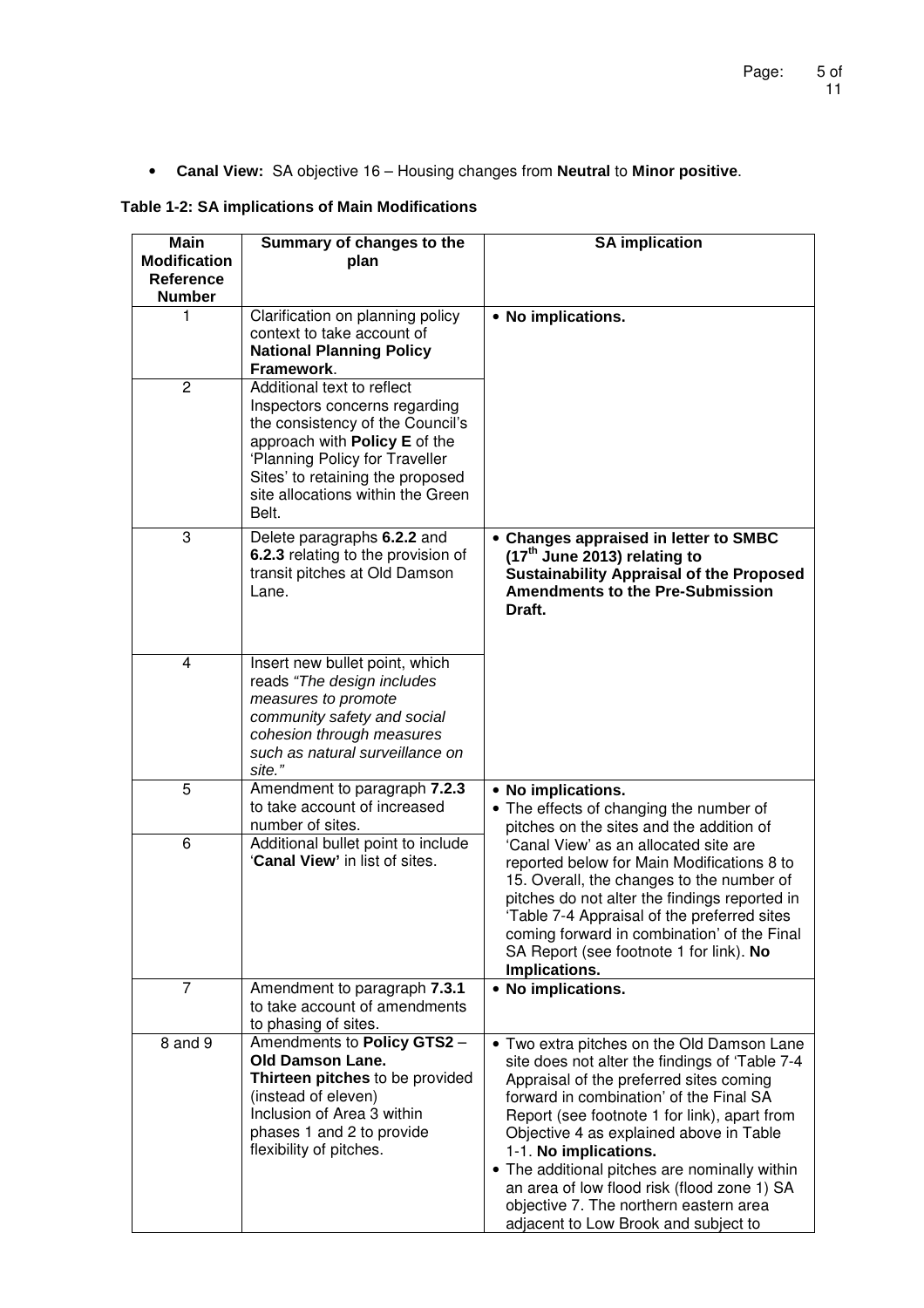| <b>Main</b><br><b>Modification</b> | Summary of changes to the                                                                                                                                                                                                                                                               | <b>SA implication</b>                                                                                                                                                                                                                                                                                                                                                                                                                                                                                                                                                                                                                                                                                |
|------------------------------------|-----------------------------------------------------------------------------------------------------------------------------------------------------------------------------------------------------------------------------------------------------------------------------------------|------------------------------------------------------------------------------------------------------------------------------------------------------------------------------------------------------------------------------------------------------------------------------------------------------------------------------------------------------------------------------------------------------------------------------------------------------------------------------------------------------------------------------------------------------------------------------------------------------------------------------------------------------------------------------------------------------|
| <b>Reference</b><br><b>Number</b>  | plan                                                                                                                                                                                                                                                                                    |                                                                                                                                                                                                                                                                                                                                                                                                                                                                                                                                                                                                                                                                                                      |
|                                    |                                                                                                                                                                                                                                                                                         | flooding could be used for grazing. The<br>pitches could be provided in the south west<br>and outwith the flood risk area. No<br>implications.<br>• Two additional pitches supported by an<br>additional access is envisaged to avoid any<br>health/community issues (SA objective 18)<br>and hence sustains the existing Major<br>positive outcome. The additional pitches<br>would be appropriately designed to help<br>mitigate potential inter-family issues. No<br>implications.                                                                                                                                                                                                                |
| 10                                 | Amendments to Policy GTS3-<br>The Warren.<br>It is proposed that six pitches<br>instead of five will be provided.                                                                                                                                                                       | • Permission granted for 6 pitches in May<br>2014.<br>• An arboricultural assessment was<br>undertaken in 2014 recording the amenity<br>value of the trees showing no significant<br>amenity value hence no significant impact<br>from their loss (SA objective 10). No<br>implications.<br>• The addition of a further pitch does not<br>alter the findings reported in 'Table 7-4<br>Appraisal of the preferred sites coming<br>forward in combination' of the Final SA<br>Report (see footnote 1 for link) apart from<br>Objective 4 as explained above in Table<br>1-1. No implications.                                                                                                         |
| 11 and 12                          | Amendment to map of 'The<br>Uplands' site (to include<br>access) and Policy GTS4 - The<br>Uplands.<br>It is proposed that the site will<br>accommodate four pitches<br>instead of three.                                                                                                | • Planning permission granted November<br>2013 for four pitches. Site allocation is<br>consistent.<br>• Planning consent alongside allocation of<br>the site will enable residents to remain on<br>the site (SA objective 15 - Social<br>Deprivation/Social Cohesion) resulting in<br>Minor positive impact. This differs from<br>the neutral impact identified in the Final SA<br>Report (see footnote 1 for link).<br>• A further pitch does not alter the findings in<br>'Table 7-4 Appraisal of the preferred sites<br>coming forward in combination' of the Final<br>SA Report (see footnote 1 for link) aside<br>from those recorded above in relation to SA<br>objective 15. No implications. |
| 13                                 | Amendments to Policy GTS5 -<br>The Haven.<br>The site is proposed to<br>accommodate six pitches<br>instead of twelve.<br>The revised policy requires a<br>comprehensive redevelopment<br>of the site to improve the layout<br>to be conducive to community<br>and individual wellbeing. | • In terms of SA objective 14 (Pollution),<br>there is expected to be a <b>Neutral impact</b><br>on residential amenity as there are few<br>neighbouring uses<br>• Existing residents are exposed to aviation<br>noise.<br>• Allows a few families on the site with<br>possible inter family tensions. However a<br>well-designed revised layout should<br>minimise potential tensions. This<br>modification results in a Neutral impact on<br>SA objective 18 but does not alter the                                                                                                                                                                                                                |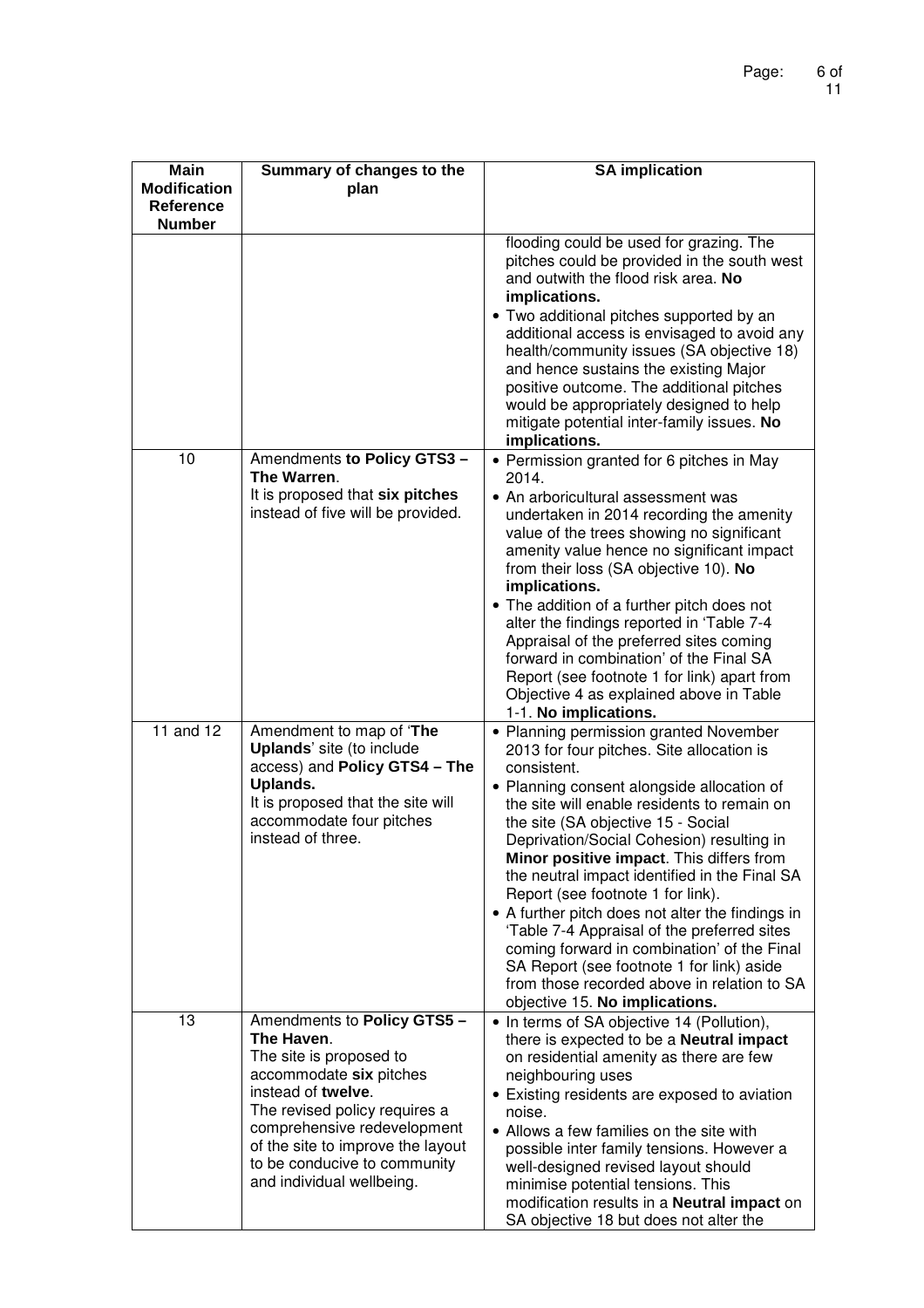| Main<br><b>Modification</b><br><b>Reference</b><br><b>Number</b> | Summary of changes to the<br>plan                                                                                                                                            | <b>SA implication</b>                                                                                                                                                                                                                                                                                                                                                                                                                                                                                                                                                                                                                                                                                                                                                                                                                                                                                                                                                                                                                                                                                                                                                                                                                                                                         |
|------------------------------------------------------------------|------------------------------------------------------------------------------------------------------------------------------------------------------------------------------|-----------------------------------------------------------------------------------------------------------------------------------------------------------------------------------------------------------------------------------------------------------------------------------------------------------------------------------------------------------------------------------------------------------------------------------------------------------------------------------------------------------------------------------------------------------------------------------------------------------------------------------------------------------------------------------------------------------------------------------------------------------------------------------------------------------------------------------------------------------------------------------------------------------------------------------------------------------------------------------------------------------------------------------------------------------------------------------------------------------------------------------------------------------------------------------------------------------------------------------------------------------------------------------------------|
|                                                                  |                                                                                                                                                                              | overall Major negative impact identified in<br>Final SA Report (see footnote 1 for link).<br>• The reduction in pitches proposed does not<br>alter other findings reported in 'Table 7-4<br>Appraisal of the preferred sites coming<br>forward in combination' aside from those<br>recorded above in table 1-1 in relation to<br>SA objectives 3, 4 and 14. No<br>implications.                                                                                                                                                                                                                                                                                                                                                                                                                                                                                                                                                                                                                                                                                                                                                                                                                                                                                                               |
| 14 and 15                                                        | Addition of new policy: GTS6 -<br><b>Canal View.</b>                                                                                                                         | • This site was appraised in the SA report<br>supporting the Preferred Options DPD in<br>July 2012 (see 'Appendix C: Findings of the<br>Sustainability Appraisal of the Preferred/<br>non-preferred sites' (see footnote 1 for<br>link)<br>• The existing authorised site and the<br>adjacent land to the east is identified as a<br>potential Local Wildlife Site (pLWS) - Lodge<br>Paddocks.<br>• Policy requires proposals to demonstrate<br>absence of potential impact on the pLWS.<br>Inclusion of this modification leads to a<br>Neutral effect on SA objective 9<br>(biodiversity) rather than a Major negative<br>of the original appraisal.<br>• Whilst within Green Belt, two additional<br>pitches are within the existing site thus<br>limited impact on Green Belt, hence<br>Neutral effect on SA objective 11 (Green<br>Infrastructure) rather than a minor negative<br>of the original appraisal.<br>• Minor positive effect on SA objective 16<br>(Housing) rather than a Neutral effect as<br>the site allocation would contribute 2<br>pitches to the identified need.<br>• No implications on other findings reported<br>in 'Table 7-4 Appraisal of the preferred<br>sites coming forward in combination' of the<br>Final SA Report (see footnote 1 for link)<br>remain. |
| 16 and 17                                                        | Minor amendments to wording<br>of Policy GTS6 - Detailed<br>Policy Considerations.                                                                                           | • Changes appraised in letter to SMBC<br>relating to Sustainability Appraisal of<br>the Proposed Amendments to the Pre-<br><b>Submission Draft.</b>                                                                                                                                                                                                                                                                                                                                                                                                                                                                                                                                                                                                                                                                                                                                                                                                                                                                                                                                                                                                                                                                                                                                           |
| 18                                                               | Amendment to table in Policy<br><b>GTS7</b> – Safeguarding to ensure<br>that the number of pitches on<br>sites to be allocated is<br>consistent with other plan<br>policies. | • SA implications addressed by modifications<br>to policies GTS $2, 3, 4, 5$ and $6.$                                                                                                                                                                                                                                                                                                                                                                                                                                                                                                                                                                                                                                                                                                                                                                                                                                                                                                                                                                                                                                                                                                                                                                                                         |
| 19                                                               | Replacement paragraph relating<br>to the delivery and monitoring of<br>the plan.                                                                                             | • No implications.                                                                                                                                                                                                                                                                                                                                                                                                                                                                                                                                                                                                                                                                                                                                                                                                                                                                                                                                                                                                                                                                                                                                                                                                                                                                            |
| 20                                                               | Addition of footnote relating to                                                                                                                                             | • SA implications addressed by modifications                                                                                                                                                                                                                                                                                                                                                                                                                                                                                                                                                                                                                                                                                                                                                                                                                                                                                                                                                                                                                                                                                                                                                                                                                                                  |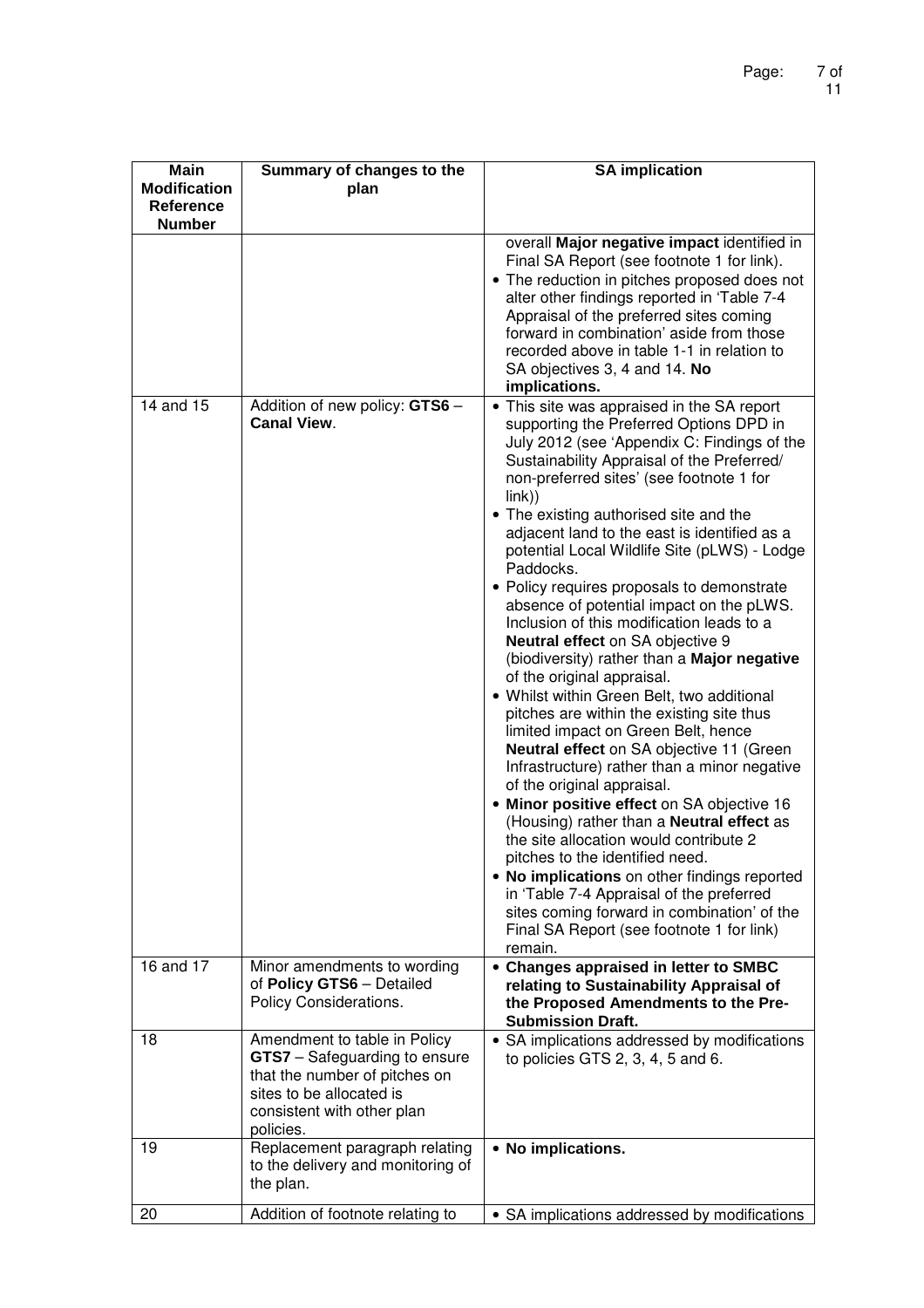| <b>Main</b><br><b>Modification</b><br>Reference<br><b>Number</b> | Summary of changes to the<br>plan    | <b>SA implication</b> |
|------------------------------------------------------------------|--------------------------------------|-----------------------|
|                                                                  | policy GTS6.                         | to policy GTS6.       |
| 21                                                               | Replacement map for 'The<br>Warren'. | • No implications.    |
| 22                                                               | Replacement proposals map.           |                       |

The table in Annex B consolidates the updated SA findings that are outlined above in light of the Main Modifications together with the updated baseline. It provides an update on the assessment presented within Table 7-4 and Appendix C of the Final SA Report (see footnote 1 for link).

We trust that this appraisal of the Main Modifications provides the necessary re-assurance on the outcomes for the sustainable development objectives.

Should you require any further clarifications then we would be pleased to be of assistance.

#### Yours sincerely for **URS Infrastructure & Environment UK Limited**

Paul Tomlinson Associate, Sustainable Development

Direct Line: +44 (0)121 214 8211 Paul.Tomlinson@urs.com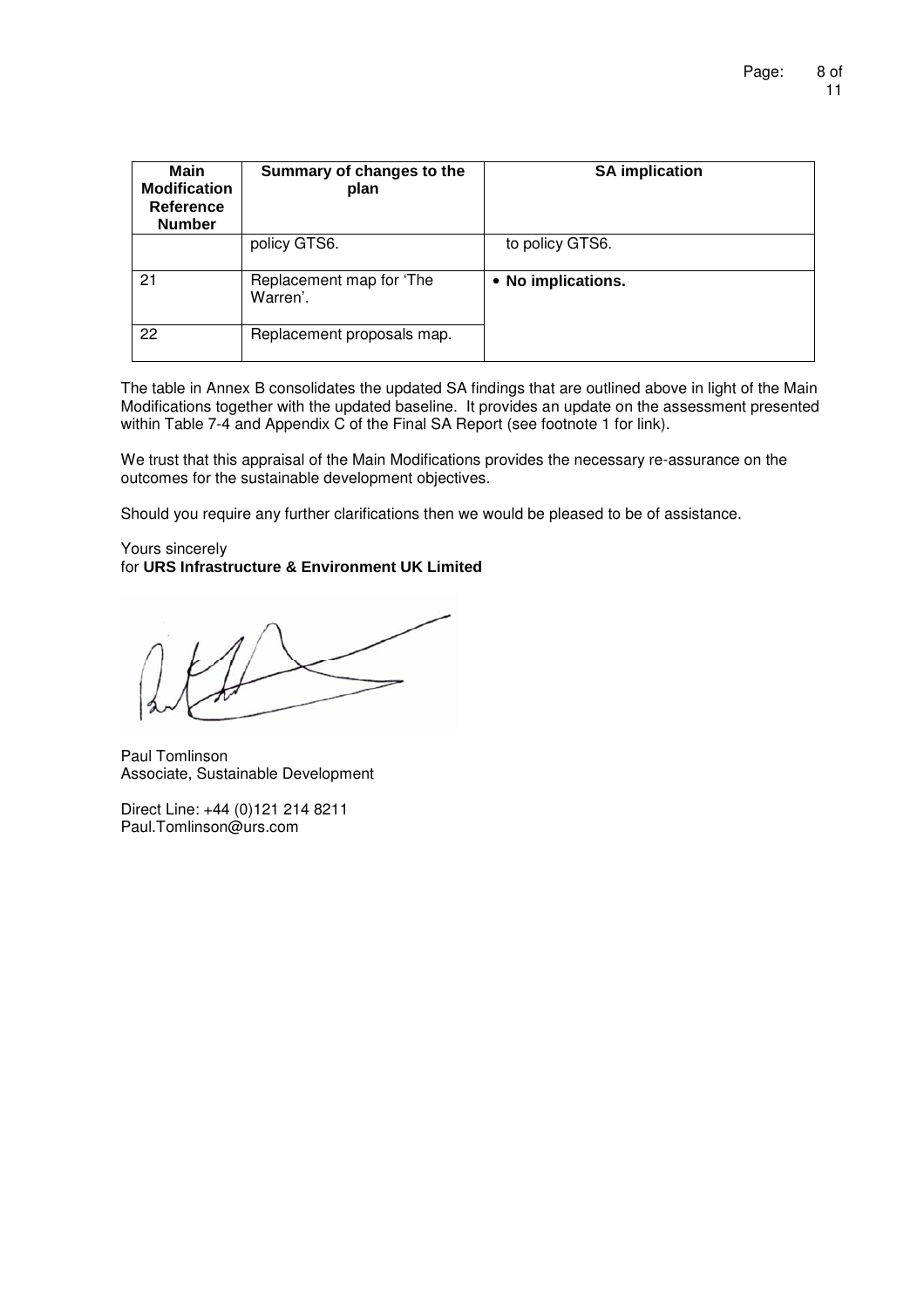## **Annex A – Alternatives Appraisal**

The table below presents an appraisal of the potential effects of the options presented to accommodate the remaining 6 pitches, which are:

- Option 1: Allocating a new site from the omission sites;
- Option 2: Distributing the remaining pitches across the proposed allocated sites (GTS2 4);
- Option 3: Increasing capacity at existing authorised sites to be safeguarded.

|    | <b>SA Objective</b>                                                                                                                                                                  | <b>Commentary</b>                                                                                                                                                                                                                                                                                                                                                                                                                                                                                                                                                                                                                                                               |
|----|--------------------------------------------------------------------------------------------------------------------------------------------------------------------------------------|---------------------------------------------------------------------------------------------------------------------------------------------------------------------------------------------------------------------------------------------------------------------------------------------------------------------------------------------------------------------------------------------------------------------------------------------------------------------------------------------------------------------------------------------------------------------------------------------------------------------------------------------------------------------------------|
| 1. | Contribute to regeneration<br>and economic development<br>initiatives spatially targeted<br>towards specific community<br>groups.                                                    | • Option 1 - Each of the omission sites considered for allocation<br>as a new site would not conflict with neighbouring uses in a<br>way that would impact upon 'prosperity'.<br>• Option 2 - There is no evidence to suggest that the allocated<br>sites would conflict with any neighbouring economic uses.<br>Should problems exist then distributing the pitches across the<br>proposed allocated sites has the effect of worsening the<br>existing situation.<br>• Option 3 – There is no evidence to suggest that the existing<br>sites conflict with any neighbouring economic uses. Increasing<br>capacity at existing sites would have the same impact as<br>Option 2. |
| 2. | Reduce the number of people<br>with access difficulties to<br>employment, education and<br>training opportunities.                                                                   | • Option 1 – Most of the sites considered for allocation as a new<br>site would have good access to the strategic road network and<br>would therefore provide good access to jobs.<br>• Option 2 – There is no evidence to suggest that the allocated<br>sites would negatively affect the ability of gypsies and travellers<br>to access jobs. The allocated sites have good access to the<br>strategic road network.<br>• Option 3 - There is no evidence to suggest that the existing<br>sites would negatively affect the ability of gypsies and travellers<br>to access jobs.                                                                                              |
| 3. | Ensure that the location of<br>development makes efficient<br>use of existing physical<br>infrastructure and helps to<br>reduce the need to travel.                                  | • Option 1 – Aside from Land off Salter Street, the omission<br>sites perform poorly in terms of reducing the need to travel.<br>Option 2 - Aside from the Haven, the allocated sites are in<br>locations that could reduce the need to travel.<br>• Option 3 – In terms of increasing capacity at existing sites,<br>Canal View performs well in relation to this SA objective.                                                                                                                                                                                                                                                                                                |
| 4. | Minimise the use of natural<br>resources, such as land,<br>water and minerals, and<br>minimise waste, increase<br>reuse and recycling and<br>mange within the<br>Borough/Sub-region. | • Option 1-All omission sites (apart from The Pleck) are on<br>greenfield land and therefore, perform poorly in terms of this<br>objective.<br>• Option 2 - As Gypsy and Traveller sites may sterilise adjacent<br>land, distributing the remaining pitches across the proposed<br>allocation sites may avoid any worsening of the baseline<br>situation (as the site area is not increased).<br>• Option 3 - Increasing capacity at existing sites would have the<br>same impact as Option 2.                                                                                                                                                                                  |
| 5. | Minimise greenhouse gas<br>emissions, reduce energy<br>use, encourage energy<br>efficiency and renewable<br>energy generation.                                                       | • Additional energy infrastructure may be viable at larger sites,<br>but ability would be equal across Options 1, 2 and 3.                                                                                                                                                                                                                                                                                                                                                                                                                                                                                                                                                      |
| 6. | Assist in the adaptation<br>businesses need to become<br>resource efficient and also<br>deliver more sustainable                                                                     | • No significant effects would result from Options 1, 2 and 3.                                                                                                                                                                                                                                                                                                                                                                                                                                                                                                                                                                                                                  |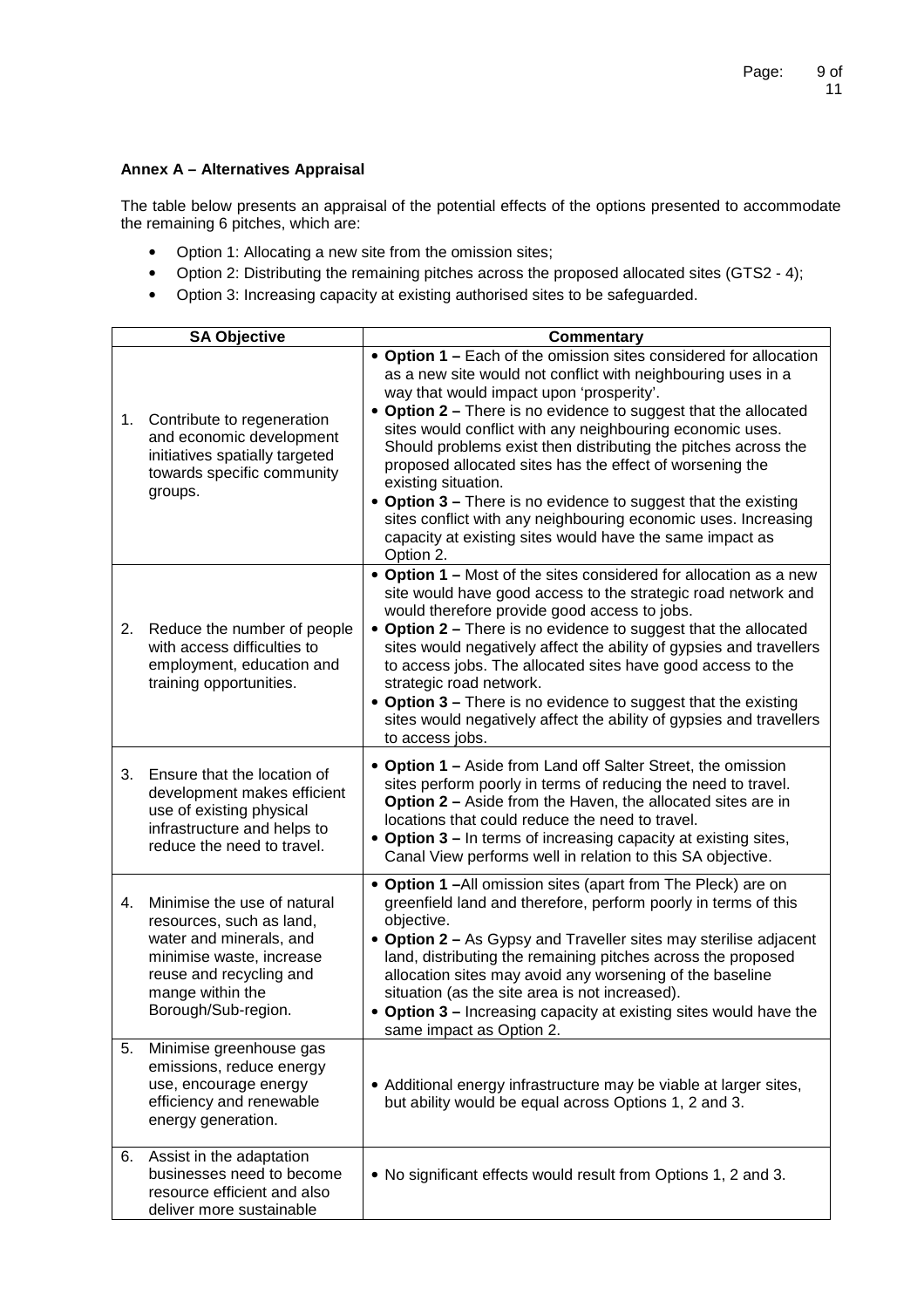|    | equipped to a changing<br>market place caused by<br>climate change.                                                                                                                                             |                                                                                                                                                                                                                                                                                                                                                                                                                                                                                                                                                                                                                                                                                                            |
|----|-----------------------------------------------------------------------------------------------------------------------------------------------------------------------------------------------------------------|------------------------------------------------------------------------------------------------------------------------------------------------------------------------------------------------------------------------------------------------------------------------------------------------------------------------------------------------------------------------------------------------------------------------------------------------------------------------------------------------------------------------------------------------------------------------------------------------------------------------------------------------------------------------------------------------------------|
| 7. | Manage, maintain and where<br>necessary improve drainage<br>to reduce economic losses<br>from flooding.                                                                                                         | • Option 1 - Three of the omission sites have a surface water<br>flood risk issues, whereas three have no issues.<br>• Options 2 – Distributing the remaining pitches across the<br>proposed allocation sites could give rise to increased flood risk<br>depending upon the sites selected and layout proposed.<br>• Option 3 – Increasing capacity at existing sites would have the<br>same impact as Option 2.                                                                                                                                                                                                                                                                                           |
| 8. | Ensure that development<br>provides for adaptation to<br>urban heating and high<br>winds.                                                                                                                       | • No significant effects would result from Options 1, 2 and 3.                                                                                                                                                                                                                                                                                                                                                                                                                                                                                                                                                                                                                                             |
| 9. | Enhance the ecological<br>connectivity of non-<br>designated ecological sites<br>and enhance LBAP priority<br>habitats and species.                                                                             | • Option 1 – With the exception of School Road, all omission<br>sites are located close to or on a Local Wildlife Site (LWS) or<br>potential LWS. Use of these sites could have an impact on<br>these areas.<br>• Option 2 – None of the proposed allocated sites would directly<br>affect a local nature conservation site although Damson Lane,<br>the Warren and the Haven all lie adjacent or in close proximity<br>to local wildlife sites. Therefore, distributing the pitches across<br>the proposed allocated sites could have an in-combination<br>effect on the SA objective.<br>• Option 3 - Increasing capacity at existing sites would have the<br>same impact as Option 2.                   |
|    | 10. Manage the landscape<br>effects of development in<br>recognition of the European<br>Landscape Convention as<br>well as risks and<br>opportunities associated with<br>measures to address climate<br>change. | • Option 1 – The effects of a new site on the surrounding<br>landscape would be dependent upon its scale but most of the<br>omission sites would have an adverse impact on landscape.<br>• Option 2 - No significant landscape effects were identified in<br>the Final SA report (see footnote 1 for link) for Damson Lane,<br>the Warren, the Uplands and the Haven. It is unlikely that<br>distributing the remaining pitches across the allocated the sites<br>would lead to significant landscape effects.<br>• Option 3 - Increasing capacity at existing sites would have<br>similar impacts to those identified in Option 2.                                                                        |
|    | 11. Facilitate the delivery and<br>enhance the quality of areas<br>providing green<br>infrastructure.                                                                                                           | • Option 1 – With the exception of School Road, all perform<br>poorly in terms of impact on green infrastructure<br>• Option 2 - With the exception of The Uplands, all perform<br>poorly in terms of impact on green infrastructure.<br>• Option 3 – Increasing capacity at existing sites would not<br>result in significant effects.                                                                                                                                                                                                                                                                                                                                                                    |
|    | 12. Enhance, conserve and<br>protect buildings, sites and<br>the setting of historic assets<br>to the urban environment as<br>part of development projects.                                                     | • No significant effects would result from Options 1, 2 and 3.                                                                                                                                                                                                                                                                                                                                                                                                                                                                                                                                                                                                                                             |
|    | 13. Deliver improvements in<br>townscape and enhance local<br>distinctiveness.                                                                                                                                  | • Option 1 – Most of the omission sites perform poorly in terms<br>of this objective, with the exception of The Pleck and Land<br>adjacent to The Pleck, which are smaller in scale.<br>• Option 2 – Three of the four sites proposed are located in<br>areas dominated by commercial and urban influences. Use of<br>the allocated sites is unlikely to have a significant effect on<br>local distinctiveness or areas of visual townscape prominence.<br>• Option 3 – Although located within a sensitive location, the<br>additional pitches at Canal View would be contained within the<br>existing brownfield site, therefore, reducing the impact on the<br>distinctiveness of the surrounding area. |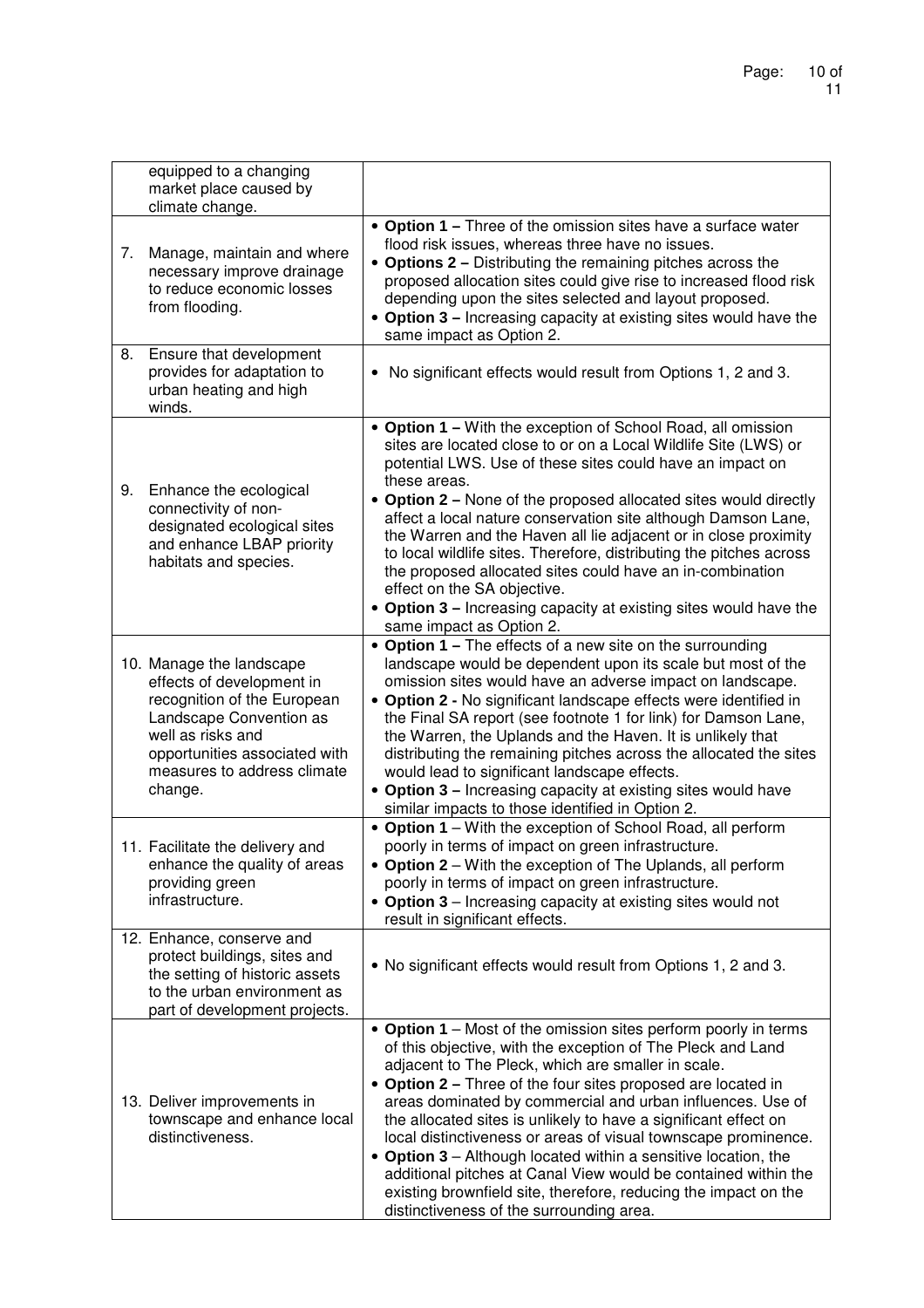| 14. Minimise air, soil, water, light<br>and noise pollution.                                                                                                                                                                            | • Option 1 - Within the exception of School Road and Eaves<br>Green Lane, the omission sites are unlikely to have significant<br>effects on pollution.<br>• Option 2-The Haven is exposed to aviation noise. Additional<br>pitches on other allocated sites are unlikely to result in<br>significant effects in terms of pollution.<br>• Option 3 - Increasing capacity at existing sites would have<br>similar impacts to those identified in Option 2.                                                                                                                                                                                                                                                                                                                                                                        |
|-----------------------------------------------------------------------------------------------------------------------------------------------------------------------------------------------------------------------------------------|---------------------------------------------------------------------------------------------------------------------------------------------------------------------------------------------------------------------------------------------------------------------------------------------------------------------------------------------------------------------------------------------------------------------------------------------------------------------------------------------------------------------------------------------------------------------------------------------------------------------------------------------------------------------------------------------------------------------------------------------------------------------------------------------------------------------------------|
| 15. Improve community capital<br>and reduce social isolation<br>across the social gradient.                                                                                                                                             | • Option 1 – Should a new site allow family groups on<br>unauthorised sites move to authorised sites and remain<br>together then positive effects could result. However, if several<br>family groups need to share allocated sites, then this could be<br>to the detriment of well-being.<br>• Option 2 – Distributing the pitches across the proposed<br>allocated sites can allow families to live together on existing<br>sites which has the potential for significant positive effects.<br>However, where sites are expanded with a view to encouraging<br>more families to live on the same site, there may be significant<br>negative effects in terms of community and individual well-<br>being.<br>• Option 3 – Increasing capacity at existing sites would have the<br>same impact as Option 2.                      |
| 16. Improve the supply and<br>affordability of housing in<br>those areas of greatest need.                                                                                                                                              | • Options 1, 2 and 3 all address Gypsy and Traveller<br>accommodation needs, therefore, having positive effects.                                                                                                                                                                                                                                                                                                                                                                                                                                                                                                                                                                                                                                                                                                                |
| 17. Ensure the Borough's<br>national and regional assets<br>reflect wider needs.                                                                                                                                                        | • No significant effects would result from Options 1, 2 and 3.                                                                                                                                                                                                                                                                                                                                                                                                                                                                                                                                                                                                                                                                                                                                                                  |
| 18. Fully integrate the planning,<br>transport, housing,<br>environmental and health<br>systems to address the social<br>determinants of health in<br>each locality to reduce health<br>inequalities and promote<br>healthy lifestyles. | • Option 1 - Should a new site allow family groups currently on<br>unauthorised sites move to authorised sites, and remain<br>together then positive effects are likely. However, if several<br>family groups are forced to share newly allocated sites, then<br>this could be to the detriment of well-being.<br>• Option 2 – Distributing the pitches across the proposed<br>allocated sites may allow families to live together on existing<br>sites which has the potential for significant positive effects.<br>However, where sites are expanded with a view to encouraging<br>more families to live on the same site, there may be significant<br>negative effects in terms of community and individual well-<br>being.<br>• Option 3 – Increasing capacity at existing sites would have the<br>same impact as Option 2. |
| 19. Reduce crime, fear of crime<br>and anti-social behaviour.                                                                                                                                                                           | • The effects in terms of crime for all three options (Options 1, 2<br>and 3) are unclear. However, any potential adverse effects<br>could be mitigated to a certain extend through appropriate<br>design.                                                                                                                                                                                                                                                                                                                                                                                                                                                                                                                                                                                                                      |
| 20. Enhance public safety.                                                                                                                                                                                                              | • Option 1 - School Road, Eaves Green Lane and the Old Civil<br>Service Sports Club all perform poorly in terms of public safety.<br>• Option 2 - All of the proposed allocated sites perform well in<br>terms of this objective.<br>• Option 3 – Canal View performs well in terms of this objective.                                                                                                                                                                                                                                                                                                                                                                                                                                                                                                                          |
| 21. Encourage development with<br>better balance between jobs,<br>housing and services, and<br>provide easy and equitable<br>access to opportunities, basic<br>services and amenities for all.                                          | • Option 1 - With the exception of Land off Salter Street, all<br>omission sites perform poorly in terms of this objective.<br>• Option 2 - Apart from The Haven, all of the proposed allocated<br>sites perform well in terms of this objective.<br>• Option 3 - Canal View performs relatively well in terms of this<br>objective.                                                                                                                                                                                                                                                                                                                                                                                                                                                                                            |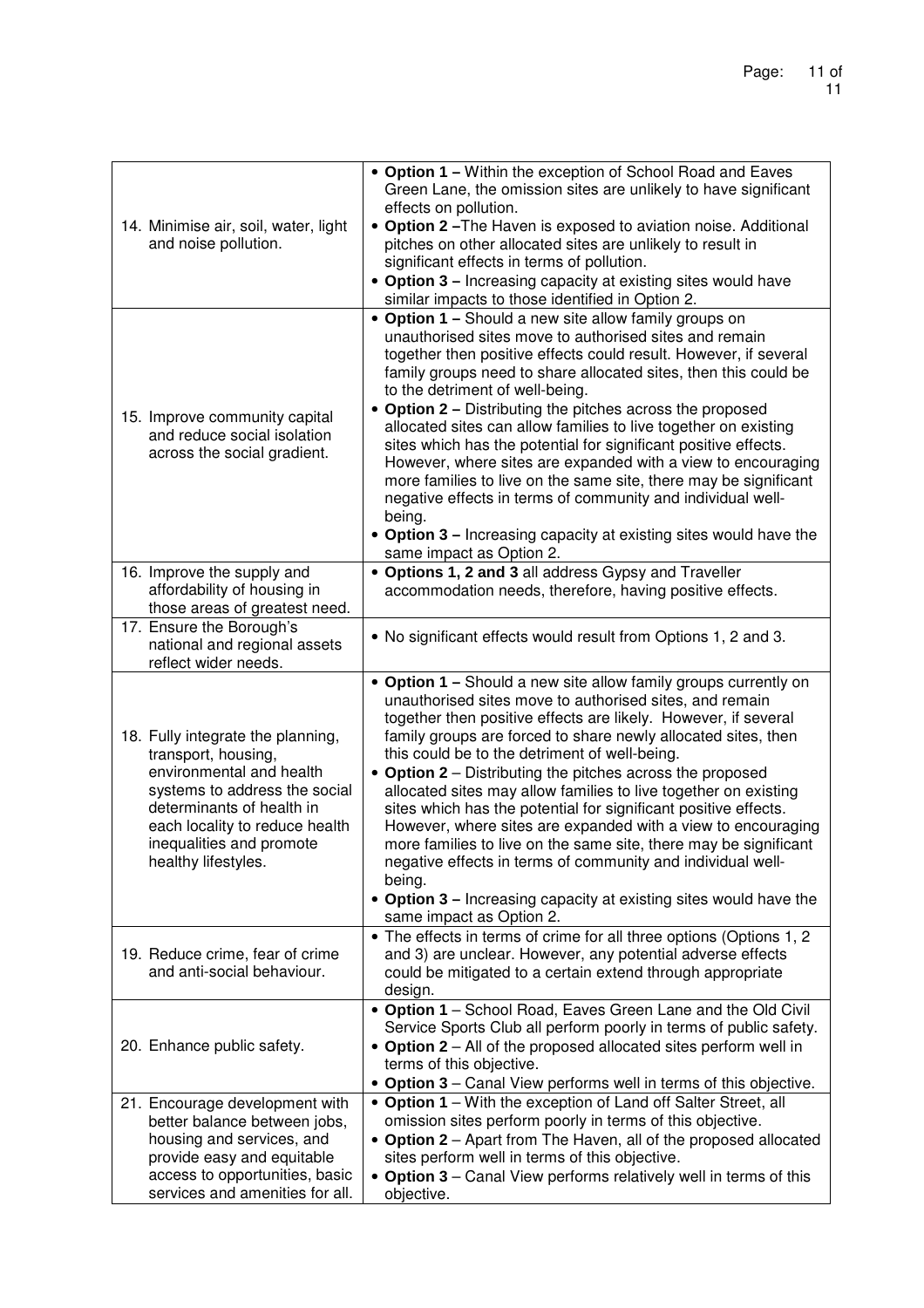|  |  |  | Annex B - Updated appraisal of the preferred sites and non-preferred sites to take account of Main Modifications |
|--|--|--|------------------------------------------------------------------------------------------------------------------|
|--|--|--|------------------------------------------------------------------------------------------------------------------|

|                             | Update of table 7-4 from the Final SA Report<br>(see footnote 1 for link) to take account of<br><b>Main Modifications</b> |                                                  |                                                         |                                                           | Update of Appendix C from the final SA Report (see footnote 1 for link) to take account of Main<br><b>Modifications</b> |                                         |                                                |                                                    |                                      |                                                |                                                          |                                   |
|-----------------------------|---------------------------------------------------------------------------------------------------------------------------|--------------------------------------------------|---------------------------------------------------------|-----------------------------------------------------------|-------------------------------------------------------------------------------------------------------------------------|-----------------------------------------|------------------------------------------------|----------------------------------------------------|--------------------------------------|------------------------------------------------|----------------------------------------------------------|-----------------------------------|
| <b>SA Objective</b>         | Damson Lane,<br>Solihull<br>Land off Old                                                                                  | Bickenhill Lane,<br>Marston Green<br>The Warren, | The Uplands,<br>Dickens Heath<br>Road, Dickens<br>Heath | Barnes Lane,<br>Catherine-de-<br>The Haven,<br>Bickenhill | Land at School<br>Road, Hockley<br>Heath                                                                                | Land at Eaves<br>Green Lane,<br>Meriden | Wider parcel of<br>land off Old<br>Damson Lane | Hampton-in-Arden<br>Land adjacent to<br>the Pleck, | Land off Salter<br>Street, Earlswood | Canal View, off<br>Salter Street,<br>Earlswood | Old Civil Service<br>Sports Club, off<br>Old Damson Lane | The Pleck,<br>Shadowbrook<br>Lane |
| 1. Prosperity               |                                                                                                                           |                                                  |                                                         |                                                           |                                                                                                                         |                                         |                                                |                                                    |                                      |                                                |                                                          |                                   |
| 2. Access to<br>jobs        |                                                                                                                           |                                                  |                                                         |                                                           |                                                                                                                         |                                         |                                                |                                                    |                                      |                                                |                                                          |                                   |
| 3. Reducing<br>travel       |                                                                                                                           |                                                  |                                                         |                                                           |                                                                                                                         |                                         |                                                |                                                    |                                      |                                                |                                                          |                                   |
| 4. Resource<br>efficiency   |                                                                                                                           |                                                  |                                                         |                                                           |                                                                                                                         |                                         |                                                |                                                    |                                      |                                                |                                                          |                                   |
| 5.<br>Greenhouse<br>gases   |                                                                                                                           |                                                  |                                                         |                                                           |                                                                                                                         |                                         |                                                |                                                    |                                      |                                                |                                                          |                                   |
| 6. Business<br>adaptation   |                                                                                                                           |                                                  |                                                         |                                                           |                                                                                                                         |                                         |                                                |                                                    |                                      |                                                |                                                          |                                   |
| 7. Losses from<br>flooding  |                                                                                                                           |                                                  |                                                         |                                                           |                                                                                                                         |                                         | Site now developed.                            |                                                    |                                      |                                                |                                                          |                                   |
| 8. Urban<br>adaptation      |                                                                                                                           |                                                  |                                                         |                                                           |                                                                                                                         |                                         |                                                |                                                    |                                      |                                                |                                                          |                                   |
| 9. Biodiversity             |                                                                                                                           |                                                  |                                                         |                                                           |                                                                                                                         |                                         |                                                |                                                    |                                      |                                                |                                                          |                                   |
| 10. Landscape               |                                                                                                                           |                                                  |                                                         |                                                           |                                                                                                                         |                                         |                                                |                                                    |                                      |                                                |                                                          |                                   |
| 11. Green<br>infrastructure |                                                                                                                           |                                                  |                                                         |                                                           |                                                                                                                         |                                         |                                                |                                                    |                                      |                                                |                                                          |                                   |
| 12. Historic<br>environment |                                                                                                                           |                                                  |                                                         |                                                           |                                                                                                                         |                                         |                                                |                                                    |                                      |                                                |                                                          |                                   |
| 13. Built<br>environment    |                                                                                                                           |                                                  |                                                         |                                                           |                                                                                                                         |                                         |                                                |                                                    |                                      |                                                |                                                          |                                   |